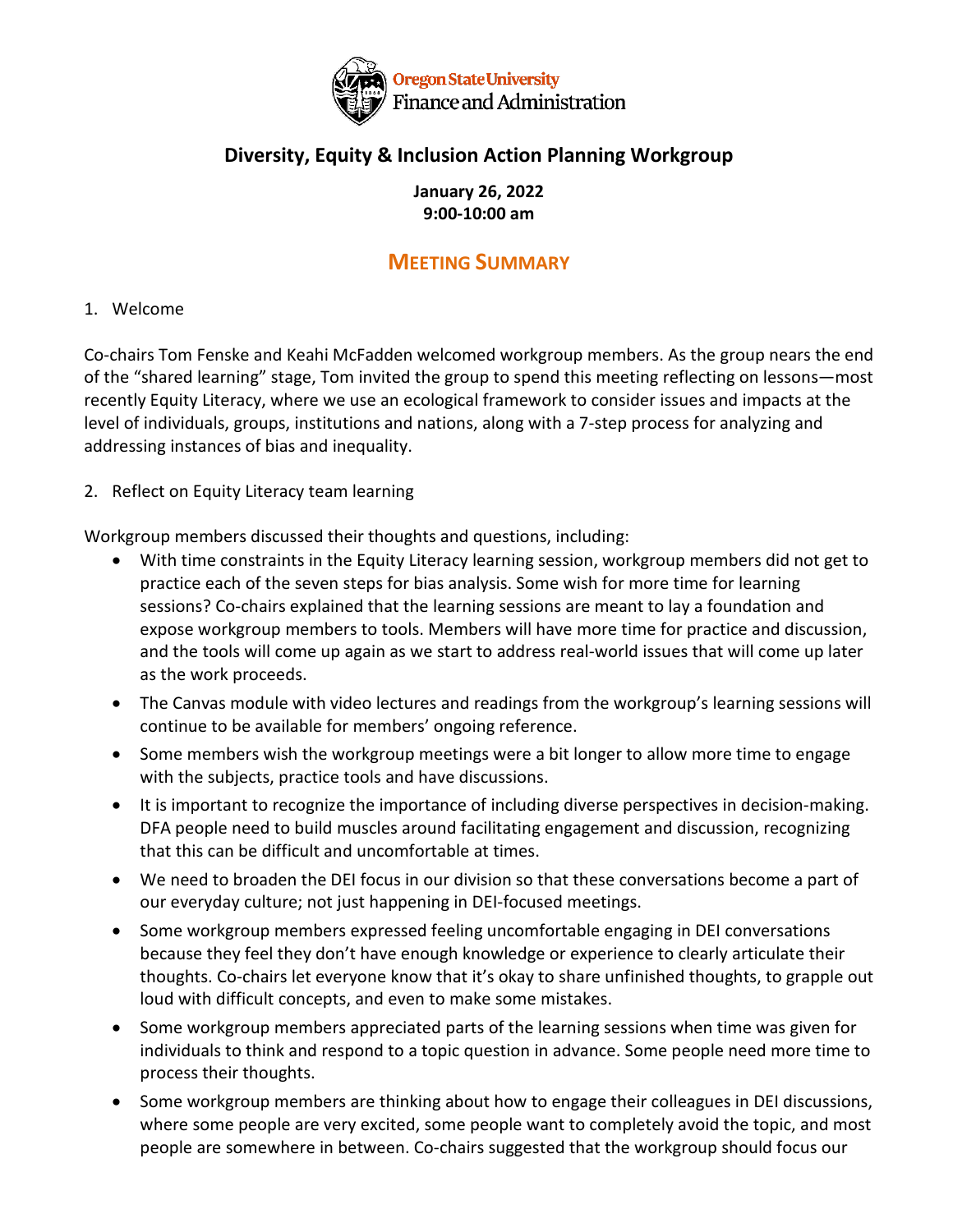energy and time in engaging with the people in the middle group... People who are resistant to participating in DEI work might need to be reminded that OSU expresses a set of shared values (accountability, diversity, integrity, respect and social responsibility) that every employee is expected to uphold while at work.

- Co-chairs thanked everyone for a robust discussion and invited people to share additional thoughts and questions in writing.
- 3. Review workgroup communication plan

Co-chairs referred to the draft communication plan, asking workgroup members to review it and make comments in advance of the next meeting. Consider whether we have the right stakeholder groups for collecting and sharing information.

A summary report of the workgroup's actions to date will be included in the VPFA Quarterly News Update. Co-chairs invited feedback on what should be included in that report—email ideas by Thursday, February 3.

- 4. Next steps for the workgroup
	- a. Move to the visioning stage
	- b. Finalize communication plan

#### DFA DEI Action Planning Workgroup Members

**Teresita Alvarez-Cortez**, Acting Assistant Vice President, Strategic Diversity Initiatives, Office of Institutional Diversity (*workgroup advisor*) **Christine Atwood**, Administrative & Diversity Manager; Procurement, Contracts & Materials Management **Machelle Bamberger**, Hazardous Waste Safety Officer, Environmental Health & Safety **Kirsten Bradley**, Project Manager, Enterprise Project Portfolio Management Office **Jonathan Champney**, Buyer 2, Facilities Services **Kim Cholewinski**, Academic Human Resources Officer, University Human Resources **Todd Cross**, Trades Maintenance Coordinator, Facilities Services **Tracy Elmshaeuser**, Executive Assistant to the Senior Associate Vice President for Administration **Tom Fenske**, Business Center Manager (HSBC, BEBC), Controller's Unit (*workgroup co-chair*) **Keith Foster**, Insurance Contract Specialist, Insurance & Risk Management **Anne Gillies**, Search Advocate Program Director, University Human Resources **Jessica King**, Travel & Expense Support Specialist, Controller's Unit **Mary Macy**, Fiscal Coordinator 1 (HSBC), Controller's Unit **Daniel Mahoney**, Academic Liaison, University Human Resources **Melissa Medina**, Retirement Officer, University Human Resources **Keahi McFadden**, Executive Assistant to AVP of University Facilities, Infrastructure & Operations (*workgroup cochair*) **Christina McKnight**, Director, Insurance & Risk Management **Stephen Nelson**, Chief Procurement Officer; Procurement, Contracts & Materials Management **Bob Richardson**, University Land Use Planning Manager, Capital Planning & Development **Aviva Rivera**, Business Center Manager (FOBC, CEOAS), Controller's Unit **Melanie Rose**, Manager of DFA Strategic Initiatives (*workgroup administrator*) **Justin Schaffer**, Accountant 2 (FOBC), Controller's Unit